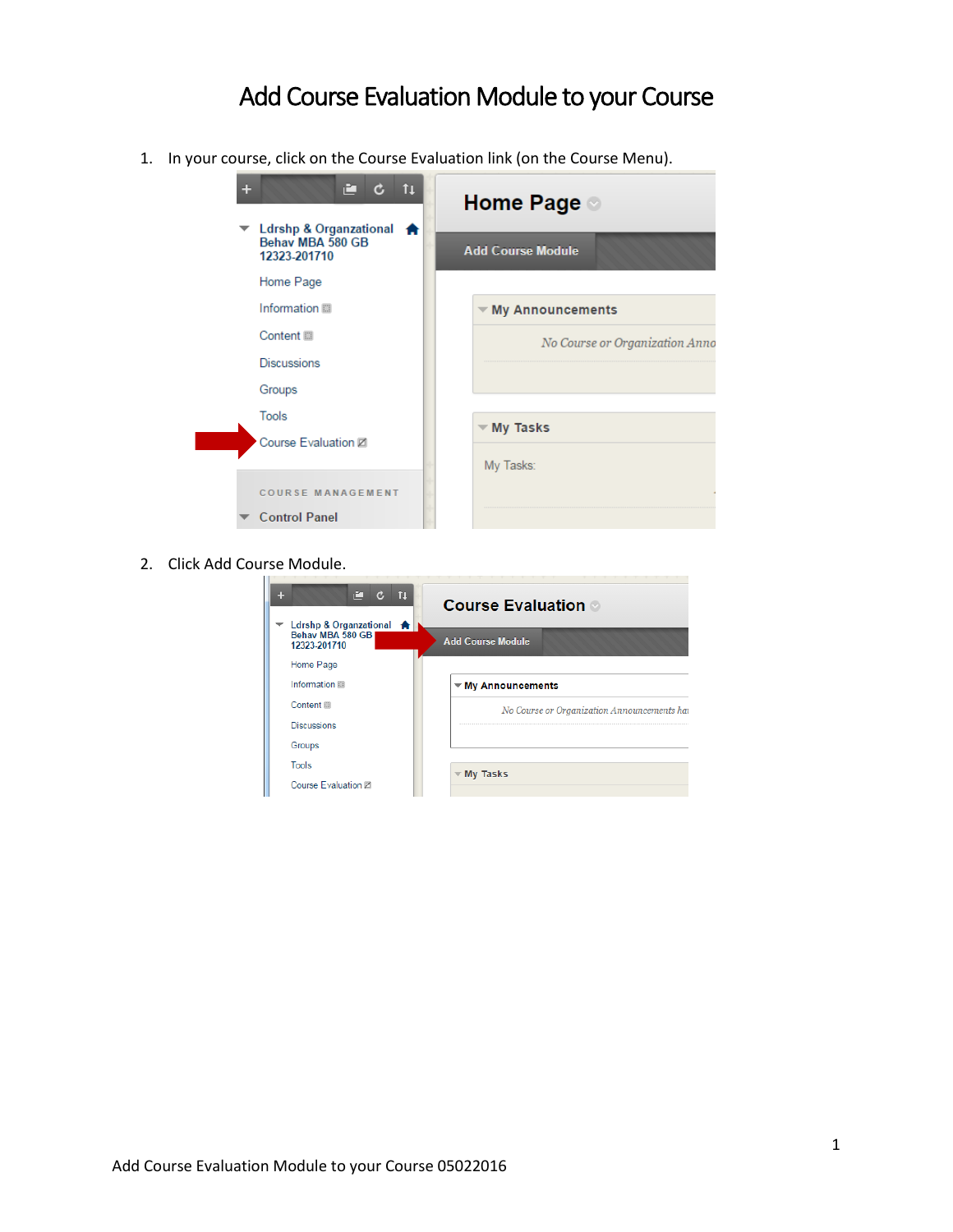3. The following screen will appear. It lists all available course modules.

## **Add Module**

|                                 | Modules are items that include content, links, or tools that can be added to personalize a page. Users can browse for a module by category or search module titles and descriptions by keyword. Select |                                 |
|---------------------------------|--------------------------------------------------------------------------------------------------------------------------------------------------------------------------------------------------------|---------------------------------|
|                                 | a module More link or the Show/Hide toggle to preview that module. Select modules to appear on the page: Course Evaluation                                                                             |                                 |
| $\overline{\phantom{a}}$ Search |                                                                                                                                                                                                        |                                 |
| Go                              |                                                                                                                                                                                                        | Page 1 of 3 $\rightarrow$ $\gg$ |
| ▼ Browse by Category            | <b>Browsing: All</b>                                                                                                                                                                                   |                                 |
| AII                             | <b>Academic Materials</b>                                                                                                                                                                              | $\Box$                          |
| My Blackboard                   | Purchase your academic materials here. (More)                                                                                                                                                          |                                 |
| <b>Campus Information</b>       | Add                                                                                                                                                                                                    | In Other                        |
| <b>Student Services</b>         |                                                                                                                                                                                                        |                                 |
| <b>Toolbox</b>                  | <b>Academic Materials</b>                                                                                                                                                                              | п                               |
| <b>Help and Support</b>         | Purchase your academic materials here. (More)                                                                                                                                                          |                                 |
| Other                           | Add                                                                                                                                                                                                    | In Other                        |
|                                 |                                                                                                                                                                                                        |                                 |
|                                 | <b>Alerts</b>                                                                                                                                                                                          | $\Box$                          |
|                                 | Don't fall behind. Display notifications of past due and early warnings the courses you instruct. (More)                                                                                               |                                 |
|                                 | Remove                                                                                                                                                                                                 | In My Blackboard                |
|                                 | Ask a Librarian                                                                                                                                                                                        | Е                               |
|                                 | (More)                                                                                                                                                                                                 |                                 |
|                                 | Add                                                                                                                                                                                                    | In Help and Support             |
|                                 |                                                                                                                                                                                                        |                                 |
|                                 | <b>Blackboard Learn Resources for Students</b>                                                                                                                                                         | Е                               |

4. Scroll down until you see the Complete Course Evaluation module (currently 11<sup>th</sup> module from the top). Click Add.



5. The Add button will change to Remove and the Course Evaluation module has been added to your course.



6. Image of the Course Evaluation module.

| $\blacktriangledown$ Complete Course Evaluation                                                                                                                                                                                                                                                                                              |  |
|----------------------------------------------------------------------------------------------------------------------------------------------------------------------------------------------------------------------------------------------------------------------------------------------------------------------------------------------|--|
| Instructor's Note:                                                                                                                                                                                                                                                                                                                           |  |
| Please take the time to complete the course evaluation. It is important to the growth of our program<br>and for my development as an instructor. Your feedback is read and valued. Whenever possible we<br>apply student suggestions to future revisions of our courses.                                                                     |  |
| Access information to the course evaluation is sent to you via your Concordia email when the<br>survey form is available. If you have not already done so, please go to<br>https://courseval.cuw.edu/etw/ets/et.asp?nxappid=WCQ&nxmid=start and login with your Concordia<br>credentials to access and complete any open course evaluations. |  |
| Thank-you!                                                                                                                                                                                                                                                                                                                                   |  |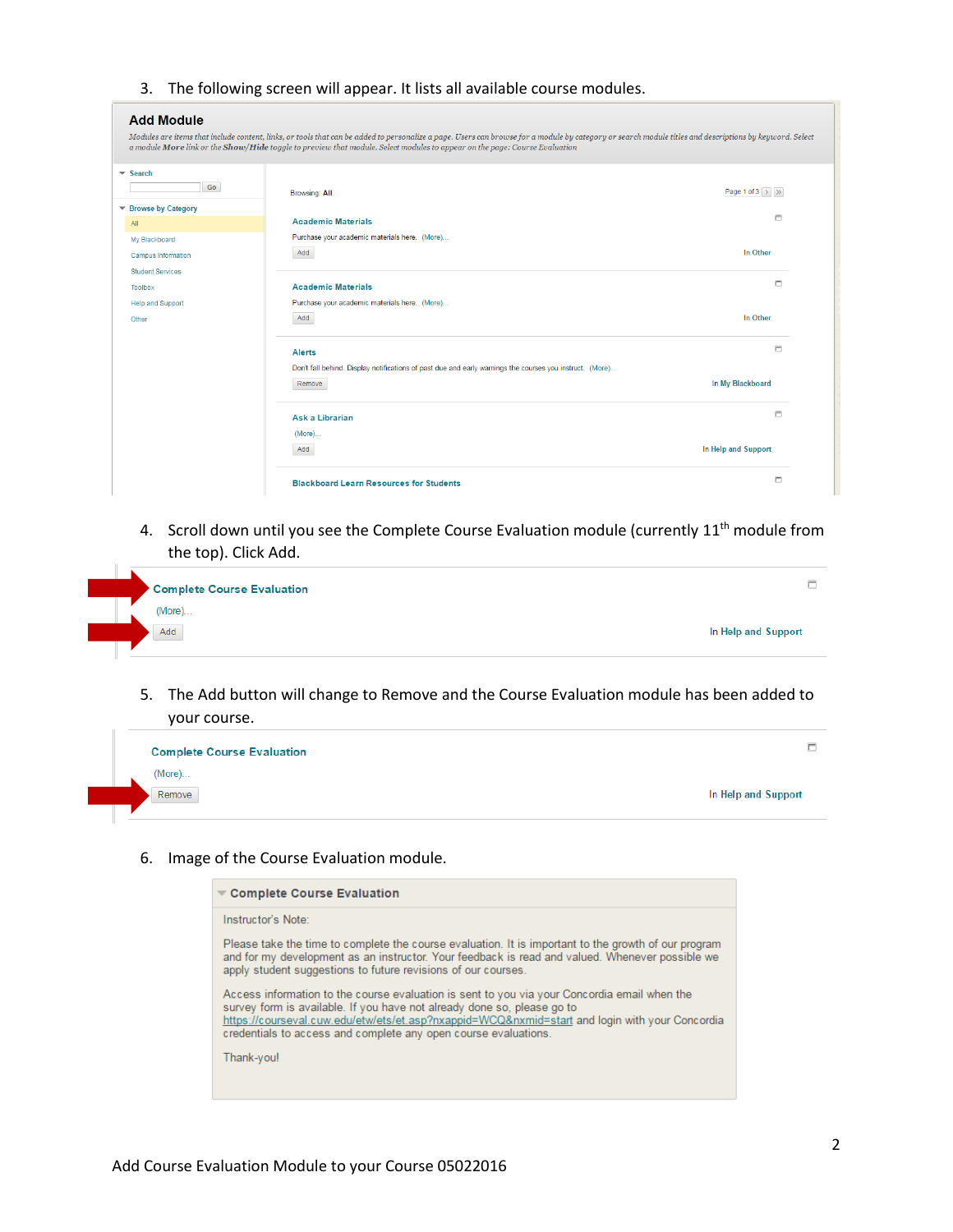7. To move the course module to the top left corner of the page, click on the Course Evaluation link.

| ÷<br>r I<br>11<br>$\mathbf{c}$                               | <b>Course Evaluation</b>              |
|--------------------------------------------------------------|---------------------------------------|
| Ldrshp & Organzational A<br>Behav MBA 580 GB<br>12323-201710 | <b>Add Course Module</b>              |
| Home Page                                                    |                                       |
| Information III                                              | $\blacktriangledown$ My Announcements |
| Content                                                      | No Course or Organization Announcemen |
| <b>Discussions</b>                                           |                                       |
| Groups                                                       |                                       |
| Tools                                                        | $\overline{\mathbf{v}}$ My Tasks      |
| Course Evaluation Z                                          |                                       |
|                                                              | My Tasks:                             |
| <b>COURSE MANAGEMENT</b>                                     | No tasks                              |

8. Click on the small double arrows on the top right corner of the screen. A pop-up box will appear showing all modules on the page. Click on the title Complete Course Evaluation.

|                                                                                             |                                                                   | <b>Customize Page</b>                    | tı |
|---------------------------------------------------------------------------------------------|-------------------------------------------------------------------|------------------------------------------|----|
| <b>Reorder: Modules</b>                                                                     |                                                                   |                                          |    |
| Column <sub>1</sub><br>My Announcements<br>My Tasks<br>What's New<br><b>Needs Attention</b> | Column <sub>2</sub><br>To Do<br>$\leq$<br>Alerts<br>$\rightarrow$ | Complete Course Evaluation               |    |
| $\sim$<br>$\sim$                                                                            |                                                                   | $\sim$                                   |    |
|                                                                                             |                                                                   | Cancel<br><b>Submit</b><br><b>ALTOUS</b> |    |

9. Use the arrows to move the Complete Course Evaluation module to the left, then to the top. Click Submit to save changes.

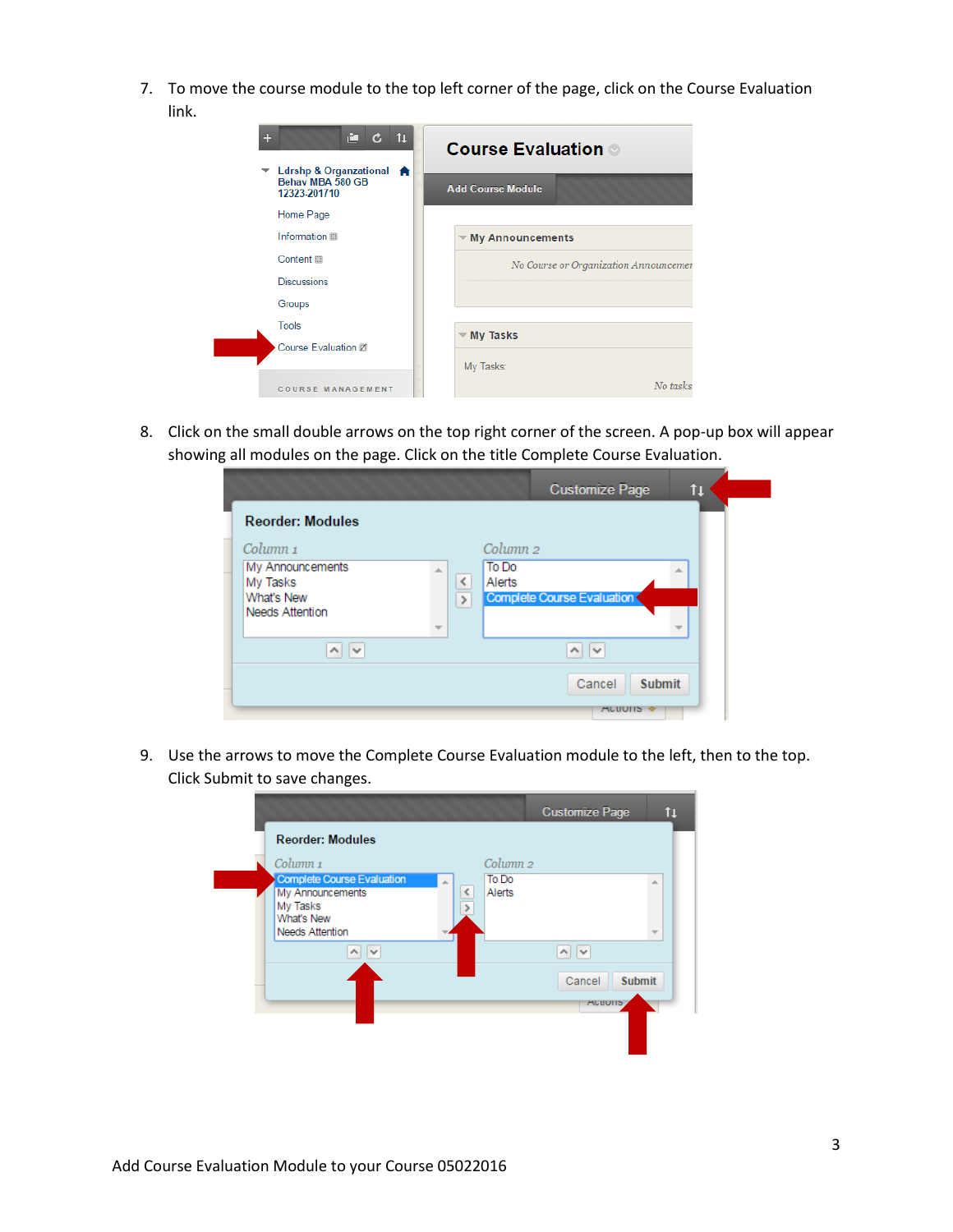10. Click OK and you'll see the Complete Course Evaluation module has been moved.



11. The default setting is the Course Evaluation link is hidden from students (the small square with a link through it is the indication students cannot see the link). To make it visible to students hover mouse over the Course Evaluation title on the Course Menu. A small chevron will appear. Click on the chevron.



12. A box will appear. Click on Show Link.